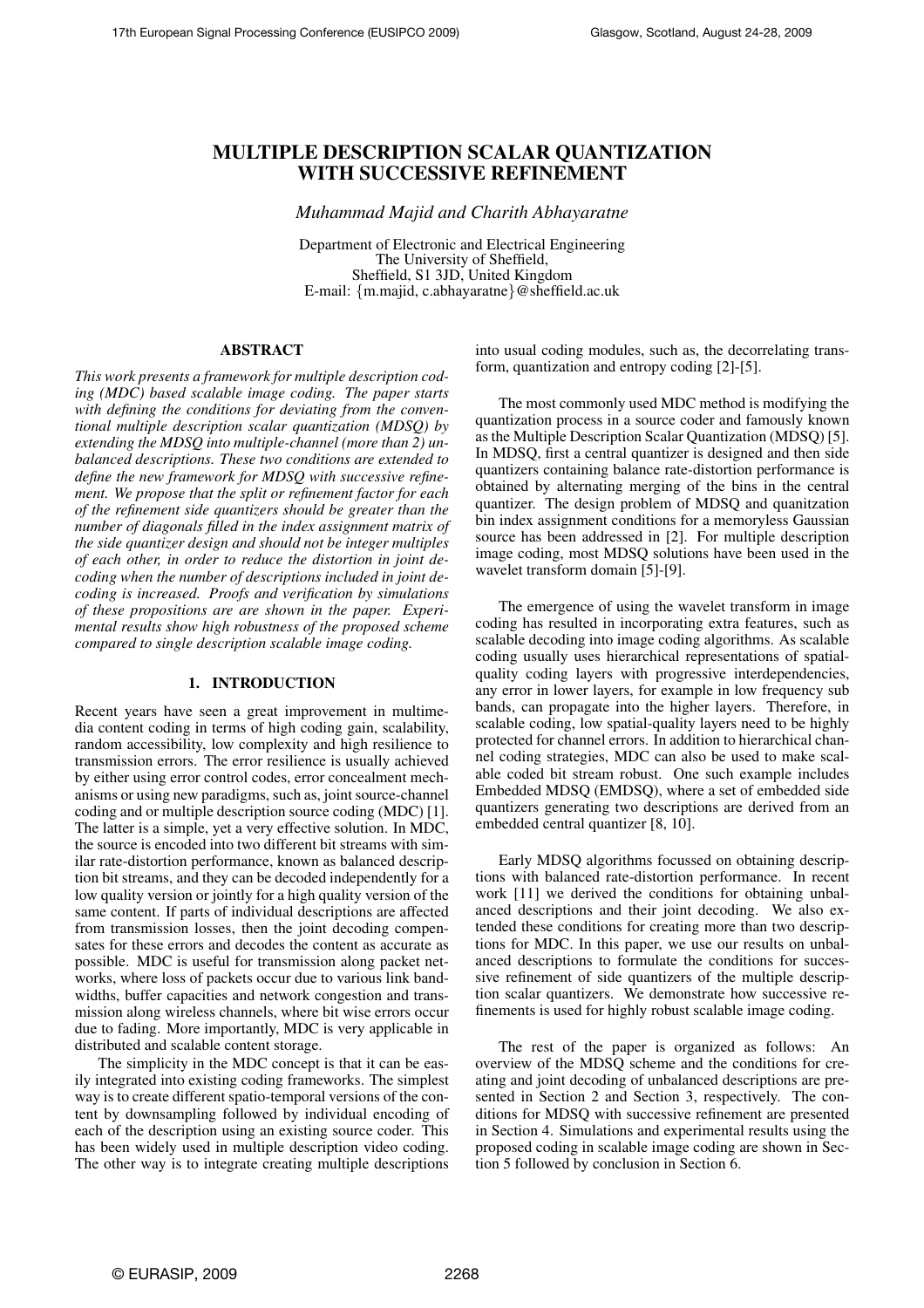

Figure 1: Index assignment matrix with central and side quantizers for  $(n = 16$  and  $k = 2)$ .

# 2. AN OVERVIEW OF MULTIPLE DESCRIPTION SCALAR QUANTIZATION (MDSQ)

In wavelet-based MDC, firstly, the input source is decorrelated by using the wavelet transform. Then MDSQ is used for generating two (or more) balanced descriptions. Let  $d_1$ and  $d_2$  be the two descriptions having rate-distortion properties of  $(R_1, D_1)$  and  $(R_2, D_2)$ . The two descriptions are created using the side quantizers derived from a central quantizer having rate-distortion properties of  $(R_0, D_0)$ . The two descriptions are transmitted along two channels separately. Individual decoding of descriptions results in either  $D_1$  or *D*<sup>2</sup> distortion levels, depending on which of the description is received. Joint decoding of both bit streams can achieve a distortion level of  $D_0$ . For balanced descriptions, we can define the relationship between these parameters as

$$
D_1 \approx D_2,
$$
  
\n
$$
R_1 \approx R_2,
$$
  
\n
$$
D_0 \le D_1, D_2,
$$
  
\n
$$
R_0 = R_1 + R_2,
$$
\n(1)

where  $R_0$  is the effective rate when both descriptions are received.

An MDSQ consists of two parts: A scalar quantizer that maps a set of random variables to another countable set, commonly called a central quantizer and an index assignment matrix that splits the indexes of central quantizer into two side quantizers. The description generated from MDSQ contains redundancy that can be controlled by the number of diagonals (*k*) filled in the index assignment matrix. The design problem of MDSQ for a memoryless gaussian source has been addressed in detail in [2]. Figure 1 shows such an example of the index assignment matrix and its corresponding central and side quantizers for  $k = 2$  and  $n = 16$ , where *n* represents the number of bins in the central quantizer.

#### 3. UNBALANCED MULTI-CHANNEL MDSQ

The MDC model can be generalized into *N* number of descriptions considering *N* channels and  $(2<sup>N</sup> - 1)$  separate decoders (both individual and joint). When 2 or more descriptions are received, they are decoded jointly to achieve lower distortion. In current MDC approaches, the *N* > 2 case is realized by the sub-sampling based packetization of the two descriptions [5] or by using different number of refinement passes as used in embedded image coding [6]. In both schemes, the creation of N descriptions is independent of MDSQ. Our previous work [11] presented an efficient way of using multiple MDSQs to obtain multi-channel  $(N > 2)$  descriptions. Since a single MDSQ, which consists of a single central quantizer and 2 side quantizers, usually considers balanced descriptions as specified in Eq. (1), it is more efficient to design each of the central quantizer with various central rate-distortion performances  $(R_0, D_0)$  to get unbalanced descriptions for the  $N > 2$  case. Such a scenario enables joint decoding of two or more unbalanced descriptions. Therefore, it requires careful consideration of the mutual overlaps of each of the side quantizer bins, in order to improve the quality (*i.e.,* to reduce the distortion) when the number of jointly decoded descriptions are increased. We formulate the conditions for this scenario as follows:

Let  $d_i^j$  be the descriptions created from side quantizer  $S_i^j$ using MDSQ number *j* with distortion  $D_i^j$  and rate  $R_i^j$ , where  $i = 1, 2$  and  $1 < i < J$ . *J* is the total number of MDSQs. Rate and distortion metrics of two consecutive MDSQs when both descriptions are received is related as,

$$
D_0^j \le D_0^{j-1},
$$
  
\n
$$
R_0^j \ge R_0^{j-1}.
$$
\n(2)

For satisfying the above relationship we should know the corresponding relationship between the number of quantizer bins between the MDSQs *j*−1 and *j*.

Let  $n_0^{j-1}$  $j^{-1}$  and  $n_0^j$  $\frac{1}{0}$  be the number of quantizer bins of the central quantizers of MDSQs *j* − 1 and *j*, respectively. In order to satisfy the above constraints, they should be related as,

$$
n_i^j = a n_i^{j-1},\tag{3}
$$

where *a* is an integer and  $a > 1$ . In other words,  $\delta_{j-1}$  and  $δ<sub>j</sub>$ , the quantizer bin sizes of the MDSQs *j*−1 and *j*, respectively, are related as

$$
\delta_j = \frac{\delta_{j-1}}{a}.\tag{4}
$$

*J* multiple MDSQs designed using the condition in Eq. (3) (or Eq. (4)), generate 2*J* number of descriptions. When *N* number of descriptions, where  $N < 2J$ , are jointly decoded the rate distortion performances constrained by the following relationships are desired.

$$
D_0^{1,2,\cdots,N} < D_0^J, \\
D_0^{1,2,\cdots,N} < D_i^j, \\
R_0^1 \leq \cdots \leq R_0^N \leq R_0^J,\tag{5}
$$

where  $D_0^{1,2,\cdots,N}$  is the distortion of combination of *N* descriptions from 2*J* descriptions.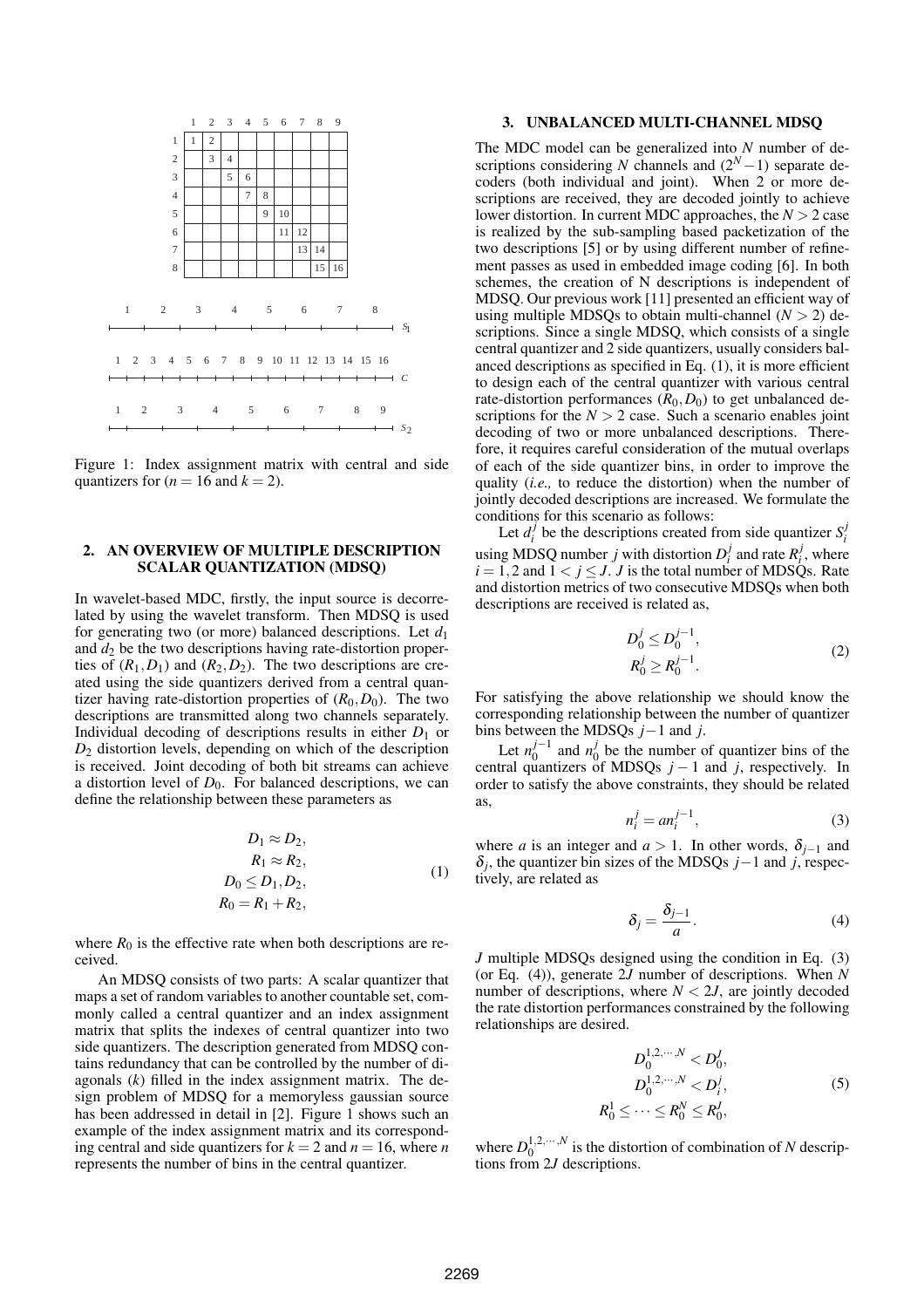

Figure 2: Embedded quantizer for three levels  $P = 3$ .



Figure 3: Embedded side quantizers for  $P = 2$ .

## 4. MDSQ WITH SUCCESSIVE REFINEMENT (MDSQ-SR)

We extend the multi-channel unbalanced description MDSQ result to formulate a framework for MDSQ with successive refinement and propose a scalable multiple description coding scheme using the new MDSQ-SR scheme. In embedded quantization used in scalable image coding, the quantizer bins at higher data rates are embedded within the quantizer bins of lower data rates.

Let *P* be the number of levels of embedded quantizers, *i.e.*,  $C^0, C^1, \dots, C^P$ . Then the quantizer bins of  $C^p$  are embedded within the quantizer bins of  $C^{p-1}$ , where p is the embedded level index. In other words, each quantizer bin of the quantizer  $C^{P-1}$  is split into more number of bins to form the quantizer  $C^p$ . If *n* is the number of quantizer bins at quantizer  $\dot{C}^{p-1}$  and each quantizer bin is split into *r* number of bins then the total number of bins at quantizer  $C^p$  is *rn*. Figure 2 shows the embedded quantizer having 3 levels with  $r = 2$ .

In order to adapt the concept of embedded quantization in the side quantizers within the MDC scheme to obtain MDSQ with successive refinement we formulate the new constraints and derive the conditions as follows. For the first quantization level (*i.e.*,  $p = 1$ ), the initial MDSO design approach in Section 3 is considered and the rate distortion constraint remains the same as in Eq. (1). Let  $d_1^p$  $\frac{d^p}{dx^p}$  and  $\frac{d^p}{dx^p}$  $n<sub>2</sub><sup>p</sup>$  be the descriptions at quantization level *p*. The distortion of the side and the implicit central descriptions at quantization level *p* are  $D_1^p$  $\frac{p}{1}$ ,  $D_2^p$  $\frac{p}{2}$  and  $D_0^p$  $_0^p$ , respectively. The quantizer bins of the two side quantizers generated by the MDSQ are split into further smaller bins for the refinement with refinement or split factor (*r*). Figure 3 shows the side and central quantizers for 2 levels of embedded quantization. Let  $\delta_1$  be the quantizer bin width of the central quantizer at  $p = 1$  leading to the side quantizer bin width of  $k\delta_1$  at level  $p = 1$ . Let  $u_p$ ,  $v_p$  and  $w_p$ ,  $x_p$  be the minimum and maximum value of any quantizer bin of the side quantizers 1 and 2, at level *p* respectively. For  $p = 1$ , the values of  $u_1, v_1$  and  $w_1, x_1$  are related as,

$$
v_1 = u_1 + k\delta_1,
$$
  
\n
$$
x_1 = w_1 + k\delta_1.
$$
\n(6)

Since the two side quantizers bins are either leading or lagging each other,  $w_1$  and  $u_1$  are related as

$$
w_1 = u_1 \pm (k-1)\delta_1. \tag{7}
$$

As an example, the values of  $u_p$ ,  $v_p$ ,  $w_p$  and  $x_p$  for  $p = 2$  are related as,

$$
u_2 = u_1 + \frac{ik\delta_1}{r},
$$
  
\n
$$
v_2 = u_2 + \frac{k\delta_1}{r} = u_1 + (i+1)\frac{k\delta_1}{r},
$$
 (8)

where  $i = 0, 1, \dots, r-1$ , and

$$
w_2 = w_1 + \frac{jk\delta_1}{r},
$$
  
\n
$$
x_2 = w_2 + \frac{k\delta_1}{r} = w_1 + (j+1)\frac{k\delta_1}{r},
$$
 (9)

where  $j = 0, 1, \dots, r - 1$ .

As we know, that for any MDC scheme the distortion of the combined description has to be less than the distortion of the individual description at required rate. Similarly for the successive refinement quantizers-based MDC scheme the distortion of the individual description at quantization level *p* should be less than the distortion at quantization level *p*−1. On the other hand, the distortion of combined descriptions at level *p* is not only less than the distortion of both description at level  $p-1$  but also less than the distortion of individual description at level *p*. We summarize these constraints as follows:

$$
D_i^p \quad < \quad D_i^{p-1}, \tag{10}
$$

$$
D_0^p \le D_0^{p-1}, \tag{11}
$$

$$
D_0^p \quad < \quad D_i^p,\tag{12}
$$

provided that  $R_0^p > R_0^{p-1}$  $j_0^{p-1}$ , where  $i = 1, 2$  and  $p = 1, 2, \dots, P$ . For satisfying these constraints for MDC using embedded side quantizers we propose the following quantizer conditions on the values of *k* and *r*.

Proposition 1 *In order to satisfy the side quantizer distortion constraints between successive refinements when two descriptions are joint decoded at p* > 1 *the split factor should be greater than one, i.e.,*  $r > 1$ *.* 

*Proof* : With reference to Figure 3 and for satisfying Eq. (10), we need

$$
(x_2-w_2) < (x_1-w_1),
$$
  
\n
$$
(v_2-u_2) < (v_1-u_1).
$$

Since the quantizer bin size of the side quantizers is *k* times that of the central quantizer at level  $p = 1$ , we can rewrite the above as

$$
\frac{k\delta_1}{r} < k\delta_1,
$$

which is simplified to  $r > 1$ .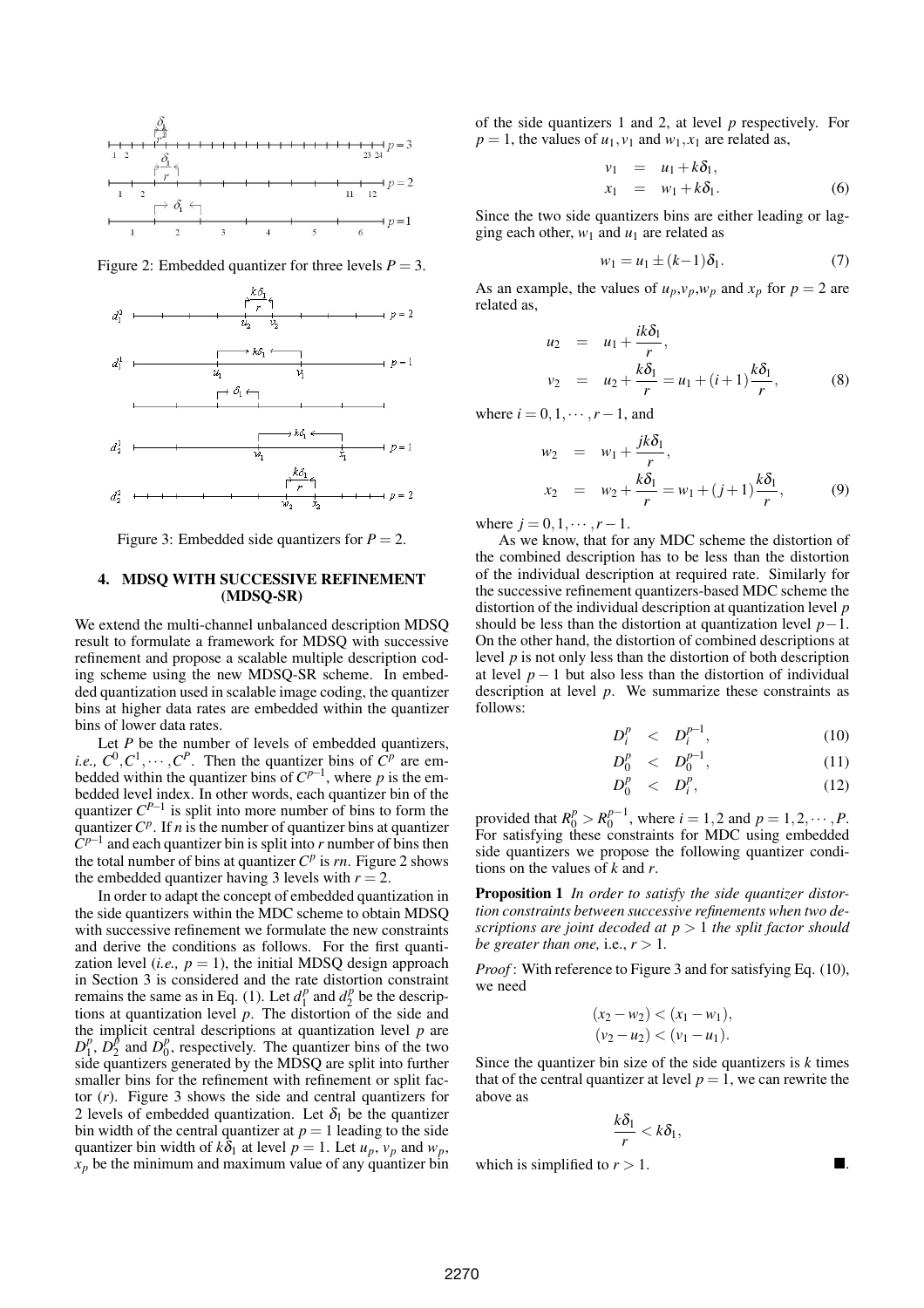Proposition 2 *In order to satisfy the distortion constraints between the successive refinement and the corresponding implicit central quantizers of the current and the previous levels when joint decoded, r and k should not be integer multiples of each other and*  $r > k$ .

*Proof*: With reference to Figure 3 and for satisfying Eq. (11) and Eq. (12), we need

$$
min(x_2, v_2) - max(u_2, w_2) < min(x_1, v_1) - max(u_1, w_1),
$$

which can be simplified as follows:

$$
min(x_2, v_2) \neq min(x_1, v_1), \tag{13}
$$

$$
max(u_2, w_2) \neq max(u_1, w_1).
$$
 (14)

As shown in Eq. (7),  $w_1$  and  $u_1$  are related to each other by two forms:  $w_1$  is either leading or lagging  $u_1$  by the factor  $(k-1)\delta$ . Here we first consider  $w_1 = u_1 - (k-1)\delta_1$  relationship. For this case, the other values are

$$
w_2 = w_1 + \frac{jk\delta_1}{r} = u_1 - (k-1)\delta_1 + j\frac{k\delta_1}{r},
$$
  
\n
$$
x_1 = u_1 - (k-1)\delta_1 + k\delta_1 = u_1 + \delta_1,
$$
  
\n
$$
x_2 = u_1 - (k-1)\delta_1 + (j+1)\frac{k\delta_1}{r}.
$$

Since  $min(x_1, y_1) = u_1 + \delta_1$ , Eq. (13) can be rewritten as

$$
min(x_2, v_2) \neq u_1 + \delta_1.
$$

But,  $min(x_2, y_2) = u_1 + \delta_1$  when the following two conditions are satisfied: Firstly,

$$
u_1 - (k-1)\delta_1 + (j+1)\frac{k\delta_1}{r} = u_1 + \delta_1,
$$
  

$$
j = \frac{r}{k}(k - \frac{k}{r}),
$$

which is simplified to  $i = r - 1$ . Secondly,

$$
u_1+(i+1)\frac{k\delta_1}{r}=u_1+\delta_1,
$$

which is only possible if  $i = 0$  and  $k = r$ .

On the other hand, since

$$
max(u_1, w_1) = u_1,
$$

Eq. (14) can be rewritten as

$$
max(u_2,w_2)\neq u_1.
$$

But  $max(u_2, w_2) = u_1$  when the following two conditions are satisfied: Firstly,

$$
u_1+\frac{ik\delta_1}{r}=u_1,
$$

which is only possible if  $i = 0$ . Secondly,

$$
u_1 - (k-1)\delta_1 + \frac{jk\delta_1}{r} = u_1,
$$
  

$$
j = \frac{r}{k}(k-1),
$$

which is only possible if *k* and *r* are integer multiples of each other and  $r > k$ .



Figure 4: Row 1: Rate Distortion plots of Gold Hill image for  $N = 2$  descriptions when  $k = 2$  for different *r*.

These propositions and proves show that if  $k = r$  and  $k = r$ and *r* are multiple of each other, the constraints in Eq. (11) and Eq. (12) are not satisfied. The same can be shown for the second condition, *i.e.*,  $w_1 = u_1 + (k-1)\delta_1$ . Thereby, we design a series of side quantizers that allow successive refinement for reducing the distortion of the joint decoding when the number of descriptions decoded are increased.

### 5. SIMULATIONS AND RESULTS

We evaluate the proposed scheme in two steps: Firstly, considering transmission along a lossless channel (in order to study the rate distortion performance for different values of*r*) and secondly considering transmission along a lossy (packet erasure) channel.

Figure 4 shows the rate distortion plots of the side and central description for  $r = 2, 3, 4, 5$  and  $k = 2$  for Gold Hill image. It is evident from figures, that when  $r = 3$  and  $r = 5$ the rate distortion performance is better when joint decoded than when individually decoded. On the other hand, for  $r = 2$ and  $r = 4$ , the rate distortion plot when joint decoded is the same as if they are individually decoded. Simulation results verify the conditions proposed in this paper, *i.e.,* the split or refinement factor *r* should be greater than the number of diagonals *k* filled in the index assignment matrix and are not integer multiples of each other.

For the comparison of the rate distortion performance when both descriptions are received for different values of *r* when  $k = 2$  is shown in Figure 5. It is evident that the rate distortion plots for odd values of *r* when  $k = 2$  are better than those for even values of *r*.

The second set of experiments we performed was to evaluate the designed coder for transmission over a packet erasure channel. Wavelet tree based packetization is used for each description. Let *M* be the total number of packets and *p* be the number of lost packets. There is a total of  ${}^MC_p$  number of combinations to loose *p* packets from *M* packets. The average PSNR at particular number of packet loss is then cal-